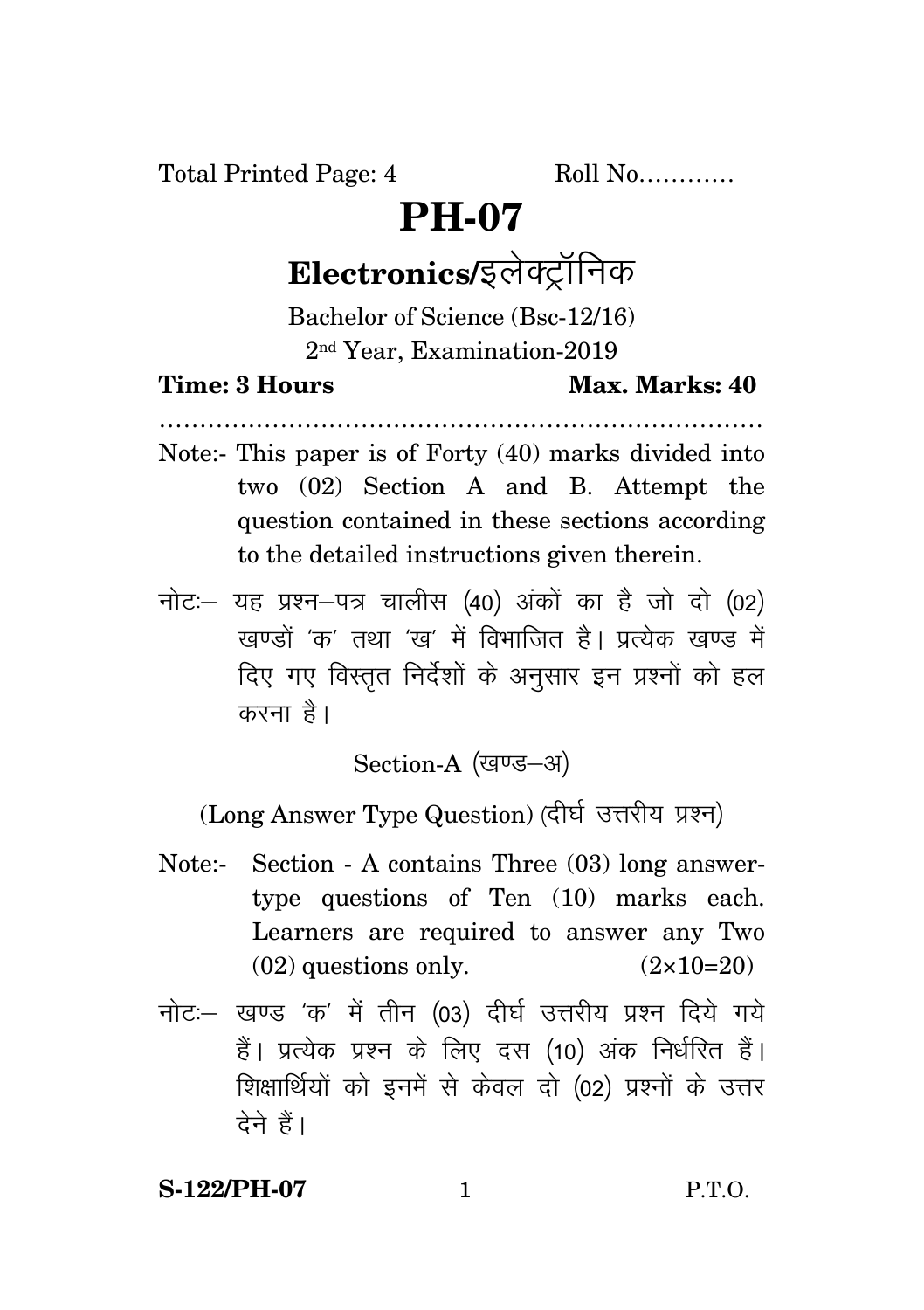- 1. What is semiconductor? Describe the construction and working of a zener diode. Draw and explain its V-I characteristics. अर्धचालक क्या है? जेनर डायोड की रचना एवं कार्य विधि की व्याख्या कीजिए। इसका बोल्ट–एम्पियर अभिलक्षण खीचिए तथा समझाइए।
- 2. A full wave rectifier has a load resistance 5 x 10<sup>3</sup> ohm. The peak value of applied AC voltage on each diode is 300V. If the resistance or each diode is 1000 ohm, calculate.
	- (i) Peak value of current
	- (ii) Average value of current
	- (iii) rms value of current
	- (iv) DC. power output
	- (v) Efficiency

एक पूर्णतरंग दिष्टकारी मे लोड प्रतिरोध 5 x 10 $^3$  ओम है। प्रत्येक डायोड का अनुपयुक्त प्रत्यावर्ती विभव का शिखर मान 300V है। यदि डायोड का प्रतिरोध 1000 ओम है तो गणना कीजिए।

- $(i)$  धारा का शिखर मान
- $(iii)$  धारा का औसत मान
- $(iii)$  धारा का  $rm s$  मान
- $(iv)$  निर्गत दिष्ट (DC) शक्ति
- $(v)$  दक्षता

**S-122/PH-07** 2 P.T.O.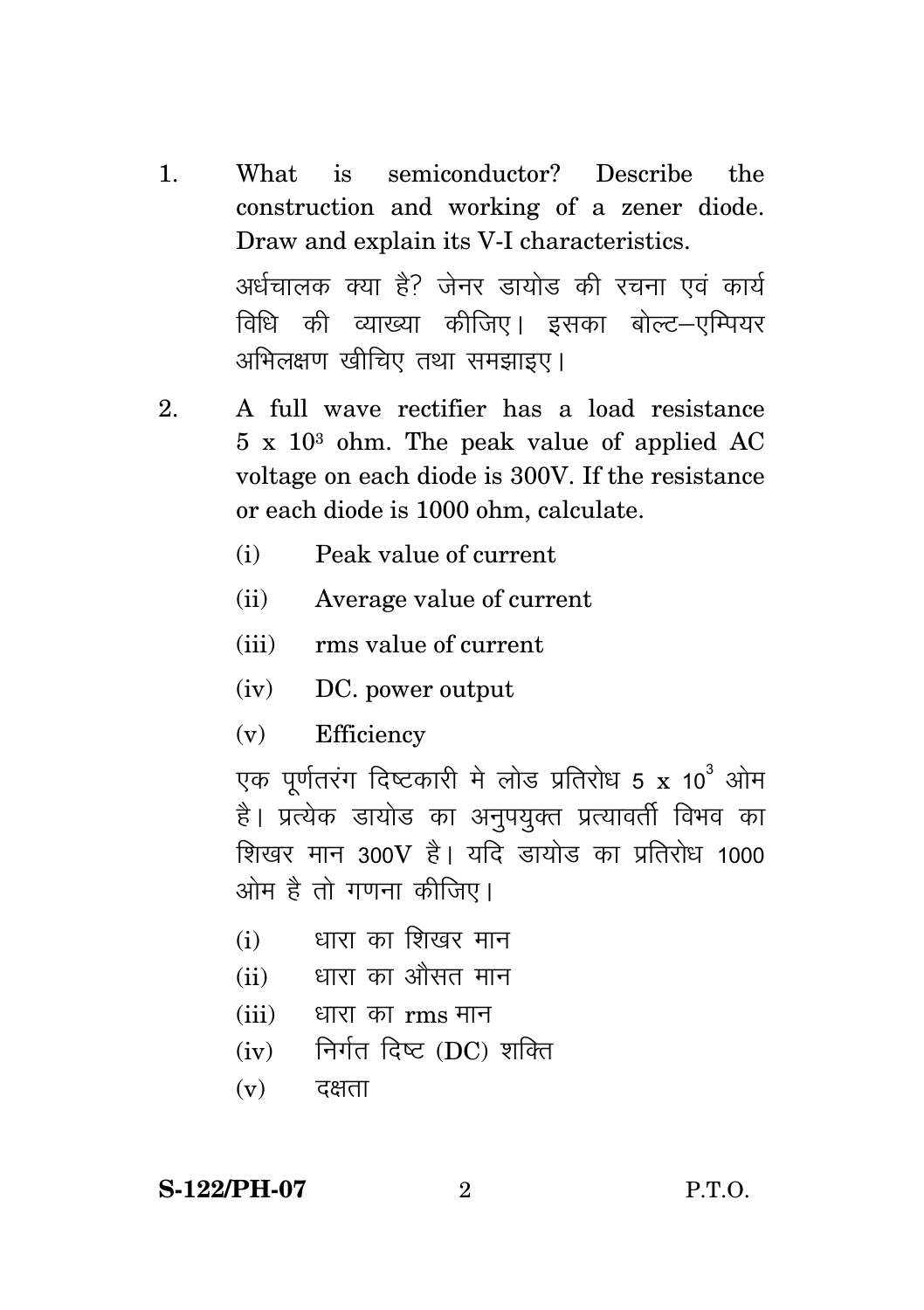3. Draw the input and output characteristics of common emitter configuration. What do you infer from these characteristics? उभयनिष्ठ उत्सर्जक विन्यास के लिए निवेशी व निर्गत अभिलक्षण वक्र खीचिए। इन अभिलक्षण वक्रों से आप क्या निष्कर्ष निकालते हैं।?

Section-B (खण्ड-ख)

(Short Answer Type Question) (लघु उत्तरीय प्रश्न)

- Note:- Section-B contains six (06) short answer type questions of five (05) marks each. Learners are required to answer any four  $(04)$ questions only.  $(5 \times 4 = 20)$
- नोट :- खण्ड 'ख' में छः (06) लघु उत्तरीय प्रश्न दिये गये हैं। प्रत्येक प्रश्न के लिए पाँच (05) अंक निर्धारित हैं। शिक्षार्थियों को इनमें से केवल चार (04) प्रश्नों के उत्तर टेने हैं।
- $\mathbf{1}$ . Discuss the temperature variation of electrical conductivity of a semiconductor. Compare this variation with that of metal.

किसी अर्द्धचालक की वैधुत चालकता में ताप के साथ परिवर्तन की व्याख्या कीजिये।

2. What do you mean by T and  $\pi$  network?

T तथा  $\pi$  जाल से आपका क्या अभिप्राय है?

**S-122/PH-07**